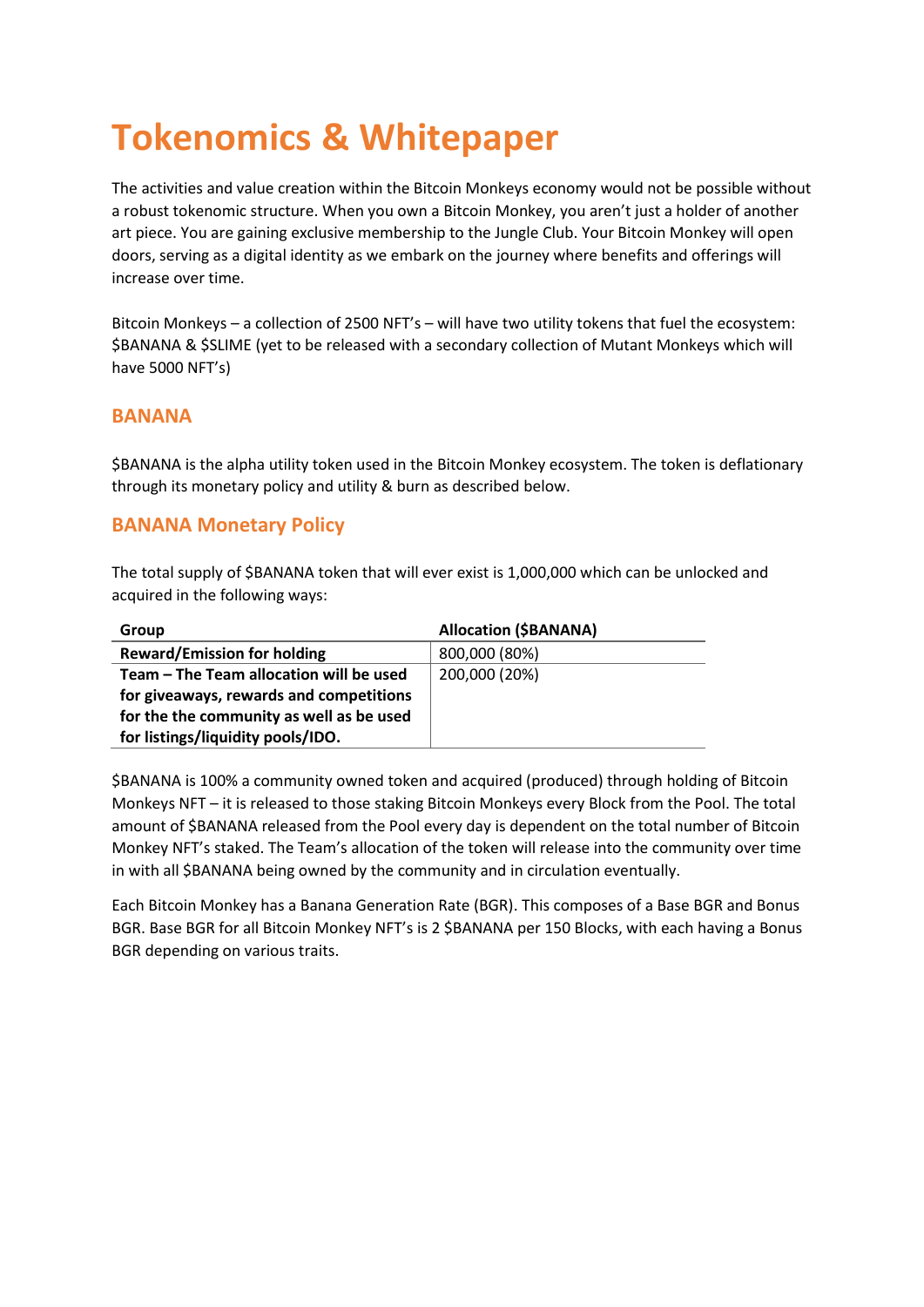

#### **Total BGR = Base BGR (100%) + Bonus BGR**

Monkey #19

- Base BGR = 100% (\$2 BANANA)
- Bonus BGR = 100% (\$2 BANANA) due to having a Crown (more information can be found at stake.bitcoinmonkeys.io

## **BANANA Utility & Burn**

\$BANANA is the alpha token used for all utility in the Bitcoin Monkey ecosystem that has been released so far (with plans to expand the islands and utility even further). The following utility has been announced so far for the \$BANANA token:

- **Monkey Store** 
	- o Use \$BANANA to purchase Bitcoin Monkey NFT's, other project NFT's and other exclusive items within our Monkey Store. Our recent mint of our Mutant Monkey Labs (Serums) has made available exclusive Rare MM2 Serums only available through \$BANANA at our Monkey Store.
	- $\circ$  Use \$BANANA to purchase discounts for the Merchandise Store (used for ordering clothing and items in real life) branded with Bitcoin Monkeys. The Merchandise Store also has access to our Limited-Edition Hoodies produced by Champion.
	- o The Monkey Store will also feature exclusive items for both Bitcoin Monkeys and Mutant Monkeys that will only be made available to purchase using \$BANANA (releasing in future).
- Mutation Chamber
	- o \$BANANA will be required to purchase Serums which can be burnt to receive a Mutant Monkey NFT — part of the secondary collection. Mutant Monkeys will produce the \$SLIME token through staking to form and complete a dual token ecosystem.
- Monkey Naming Centre
	- $\circ$  Use \$BANANA to give your Bitcoin Monkey NFT a custom unique name. Renaming your monkey will also require \$BANANA, for each rename.
- Trading Exchange
	- o SWAP \$BANANA will be able to be swapped for other tokens including \$STX, \$xBTC & \$ALEX through the Alex Go DeFi platform. \$BANANA will potentially have other DeFi functionalities introduced in the future.
	- o Once the Mutant Monkeys start producing \$SLIME, \$BANANA will also be interchangeable with \$SLIME.
	- o \$BANANA will be the primary currency in the dual token ecosystem.
- Customise Merchandise Apparel and Items
	- o Use \$BANANA to put customised orders into the Merchandise Store allowing you to customise your own unique Bitcoin Monkey NFT's on any items sold in the Merchandise Store and ship straight to your house!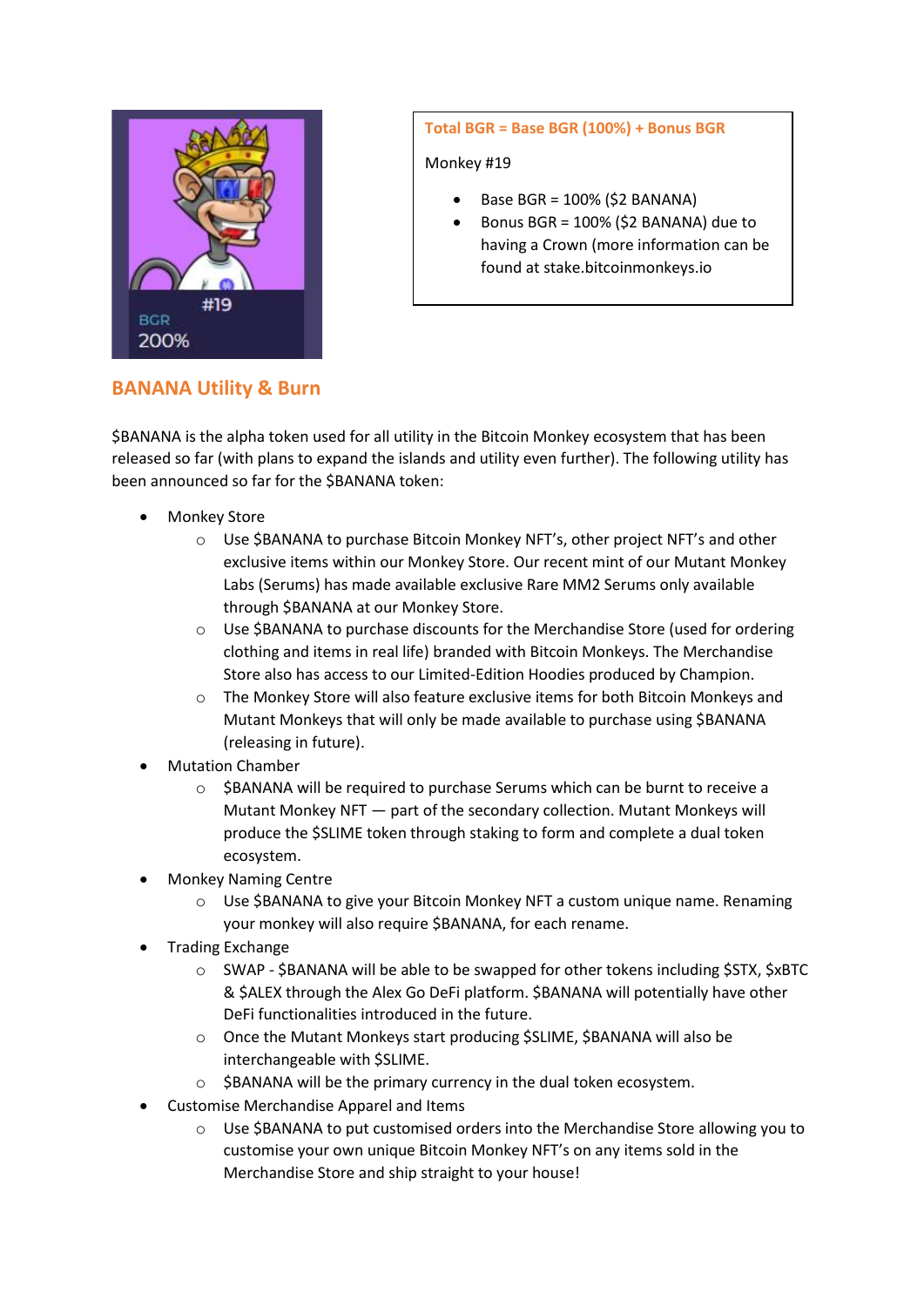- Metaverse Sandbox
	- o Land has been purchased in the Sandbox where Monkeys will enter the Metaverse! We will continue to expand and purchase more land over time. Monkey Island will be constructed in the Sandbox and \$BANANA will be required to purchase items and equipment in the Sandbox Metaverse.
- Expansion & Breeding
	- $\circ$  More utility will be created over time for Bitcoin Monkey holders using the alpha fungible token \$BANANA
	- o Possibility for NFT's to be minted and bought on marketplaces with \$BANANA, we have already spoken to marketplaces about this and is in discussions
	- o \$BANANA will be required in the Breeding process and other Monkey components that will be required – details TBA at a later date



All utility and use within the Bitcoin Monkeys Ecosystem will cause \$BANANA to be burned when spent. Unless otherwise stated, burning will take place at 30% of the cost, returning 65% back into the Pool – essentially causing \$BANANA to be a deflationary currency. The \$BANANA token utility is subject to change and the ecosystem will be expanded in the near future. 5% of all \$BANANA used for utility through for example the Monkey Store will return to the team wallet as a royalty fee.

#### **SLIME**

\$SLIME is the beta secondary utility token used in the Bitcoin Monkey ecosystem. \$SLIME will be produced from the secondary collection of 5000 Mutant Monkey NFT's creating its own mini ecosystem however ultimately converting to \$BANANA. As Mutant Monkeys are not yet released, the \$SLIME Monetary Policy is subject to change. The Team's allocation of the token will release into the community over time in with all \$SLIME being owned by the community and in circulation eventually.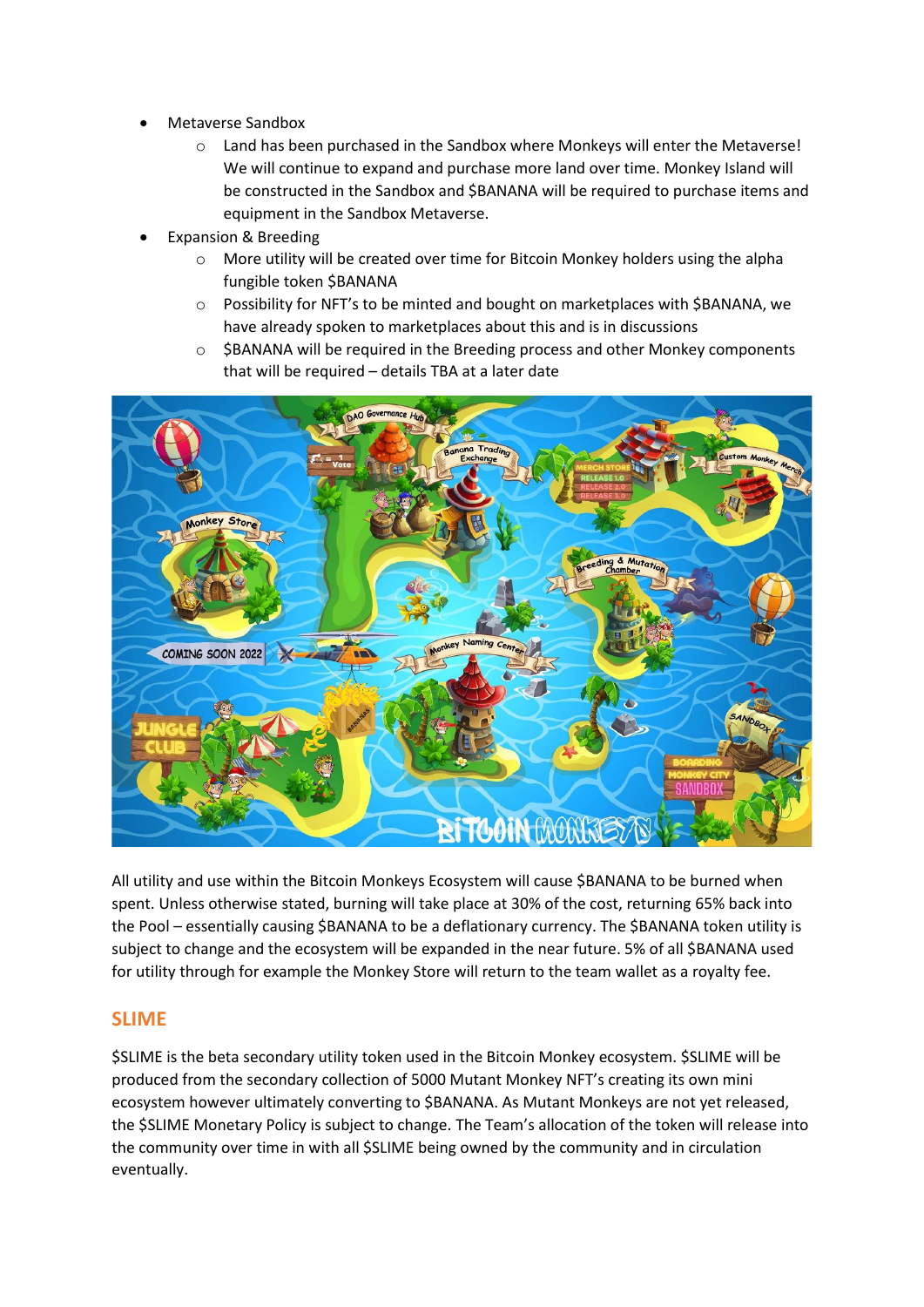# **SLIME Monetary Policy**

The total supply of \$SLIME token that will ever exist is 4,000,000 which can be unlocked and acquired in the following ways:

| <b>Group</b>                             | <b>Allocation (\$SLIME)</b> |
|------------------------------------------|-----------------------------|
| <b>Reward/Emission for holding</b>       | 3,200,000 (80%)             |
| Team – The Team allocation will be used  | 800,000 (20%)               |
| for giveaways, rewards and competitions  |                             |
| for the the community as well as be used |                             |
| for listings/liquidity pools/IDO.        |                             |

Similar to \$BANANA, \$SLIME will be primarily acquired (produced) through holding of Mutant Monkeys NFT – and is released every Block from the Pool. The total amount of \$SLIME released from the Pool every day is dependent on the total number of Mutant Monkey NFT's staked.

There will be three different types/versions of Mutant Monkey NFT's each having a different rate at which \$SLIME is produced – below is subject to change, just an example and is not final until release:

- o M1 Mutant Monkeys \$SLIME produced at Base rate x1
- o M2 Mutant Monkeys \$SLIME produced at Base rate x2
- o M3 Mutant Monkeys \$SLIME produced at Base rate x5

#### **SLIME Utility & Burn**

\$SLIME is the beta (secondary) token used for all utility in the Mutant Monkey mini ecosystem that will be released in the near future. The following utility has been planned as part of the roadmap for the \$SLIME token:

- Mutant Level Up
	- $\circ$  Use SSLIME to level up your Mutant Monkey level. Mutant Monkeys start at a Level of 1 and hit a maximum of 10. Each level up will consume \$SLIME (burn at 100%)
- Breeding
	- $\circ$  \$SLIME will be involved in Breeding which in turn will create the final addition to the "Monkey Family". In the process. It will consume \$SLIME and be burnt (TBD)
- Slime Laboratory
	- o Many more things to come in the Laboratory with utility for the \$SLIME token
	- o NFT's used to boost \$SLIME generation rates
- Metaverse Sandbox
	- $\circ$  Land has been purchased in the Sandbox where Monkeys will enter the Metaverse!
	- o Monkey Island will be constructed and similar to the need for \$BANANA, \$SLIME will also be required for access into the Metaverse
- **Expansion** 
	- o More utility will be created over time for Mutant Monkey holders using the secondary fungible token \$SLIME
	- o Possibility for NFT's to be minted and bought on marketplaces with \$SLIME. First we will be introducing this for \$BANANA after which \$SLIME may follow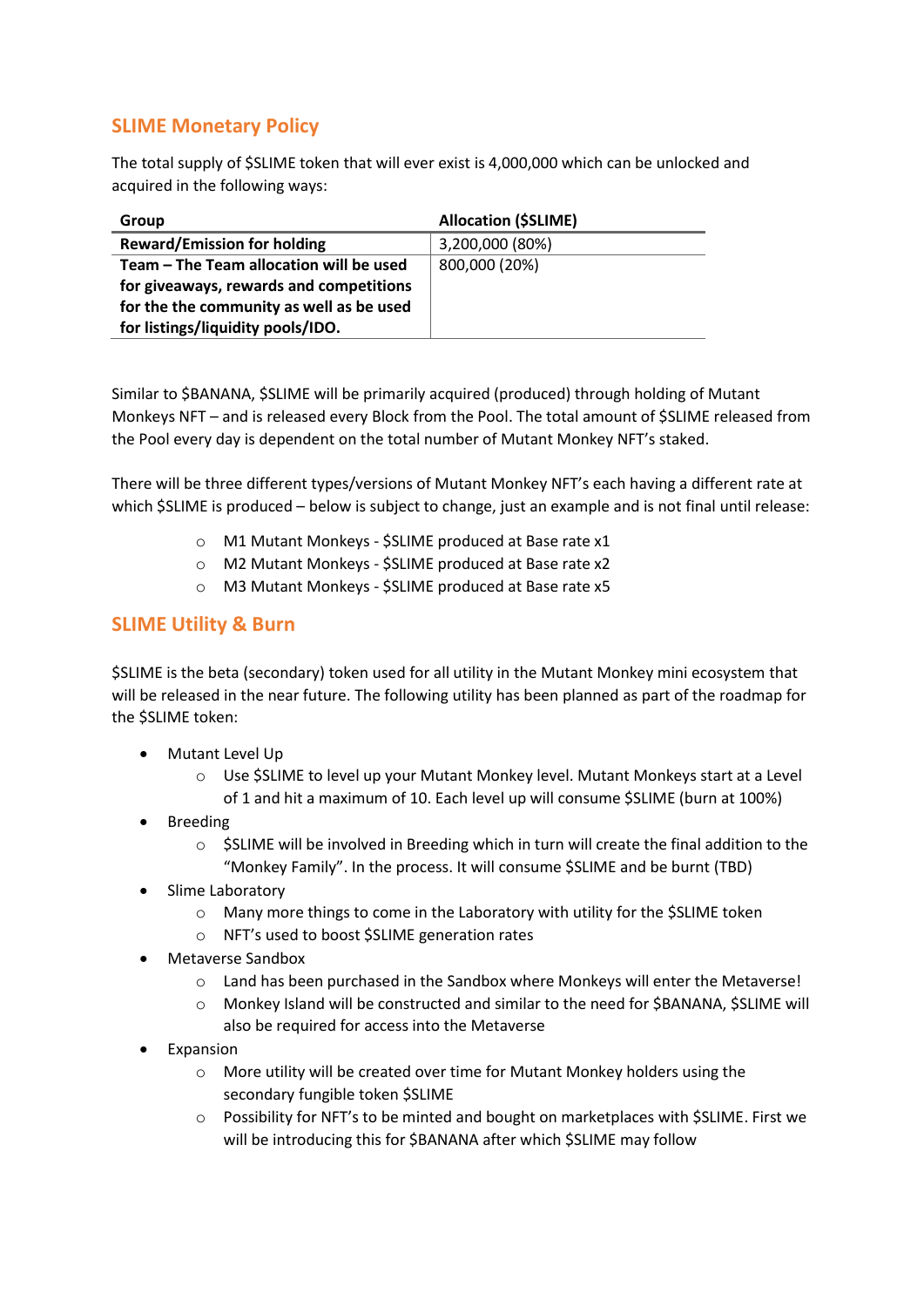# **Tokenomics Diagram and Flow of Tokens**

\$BANANA and \$SLIME is used together as a dual token with utility across the ecosystem (diagram below is subject to change and will expand as more utility is added):

- \$BANANA is burnt at a rate of 30% whenever spent, with 65% returning to a new pool. The new stake pool replaces current stake pool once empty and the remaining 65% of the tokens resupply and circulate.
- 5% of all \$BANANA used for utility will return to the team wallet as a royalty fee
- \$SLIME will be used by Mutant Monkey holders and will be able to be converted to \$BANANA via a Dex
- \$SLIME will be burnt when used similar to \$BANANA at a rate of 30% whenever spent apart from Leveling Up Mutant Monkey which will be at a 100% burn rate (this is subject to change until release)